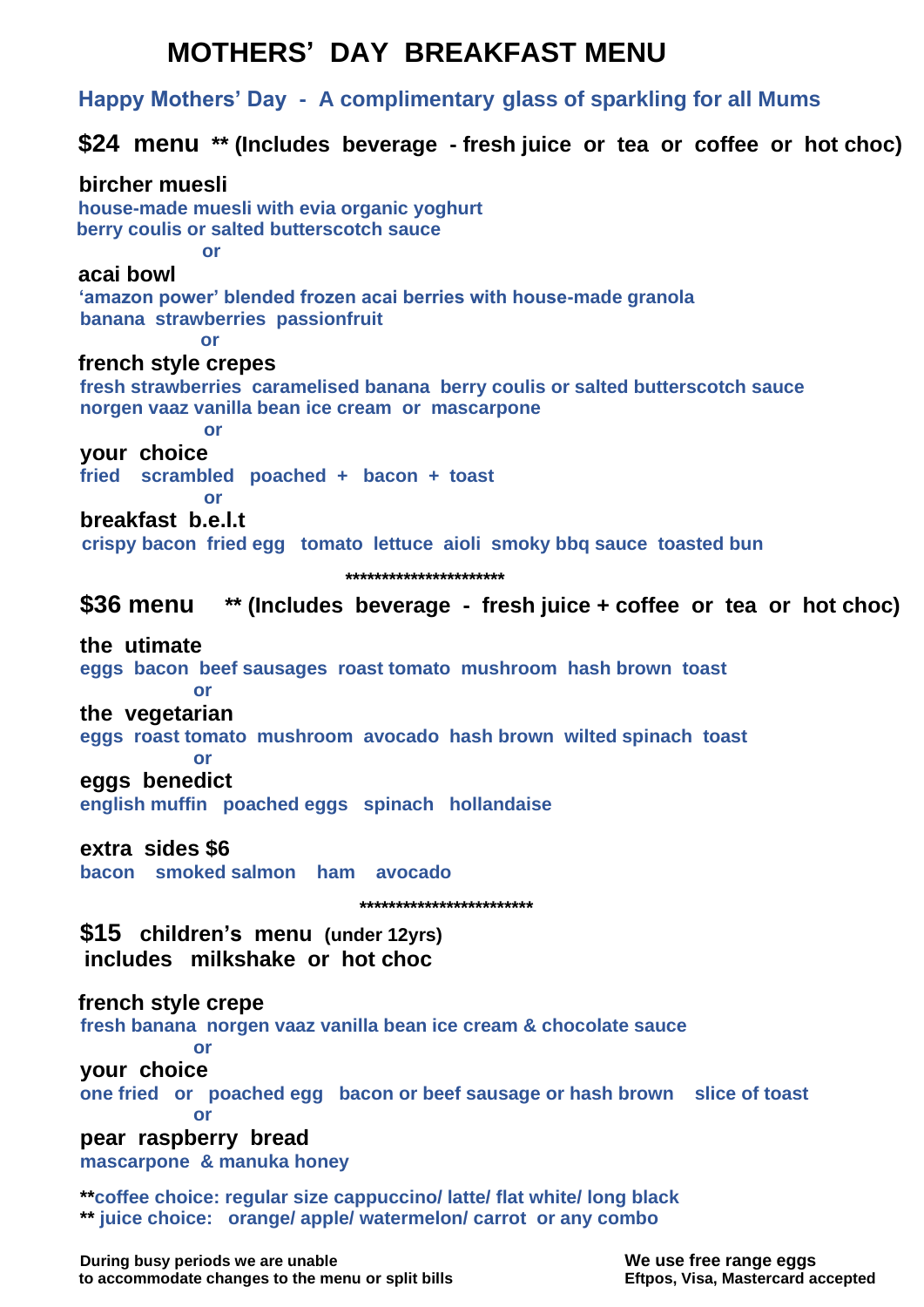## **coffee**

**short black - macchiato - piccolo latte - ristretto 4.5 cappuccino - latte - flat white - long black 4.5 above in mug 5.5**

**mocha 5.5 vienna 5.5 above in mug 6.5**

**white belgium chocolate latte 6.2 above in mug 7.2 double affogato 8.2 iced coffee 7.5 soy - decaf - flavourings or additional shot 0.7**

# **chocolate**

**hot chocolate with marshmallows 5.5 above in mug 6.5 white belgium hot chocolate with caramel 6.7 above in mug 7.7 iced chocolate 7.5 kiddie cino 2.5**

# **chai**

**chai latte 5.5 above in mug 6.5 chai tea 5**

## **tea 5**

**loose leaf - english breakfast - irish breakfast earl grey - camomile - peppermint - green**

## **milkshakes 8.5**

**chocolate – strawberry - vanilla caramel - banana flavoured shakes with malt 8.7 flavoured shakes on soy 9.5 kids flavoured shake 6.8**

## **freshly squeezed juice 8.7**

**apple carrot mint & ginger pineapple orange & apple watermelon pineapple & apple carrot apple & orange tropical fruit combo**

## **fruit frappe 9**

**100% natural - fat free - no preservatives tropical – mango pineapple passionfruit strawberry - strawberry mint sunrise – strawberry mango kiwi fruit pineapple**

## **glass bottle 5.5**

 **coke - coke zero - sprite lemon lime & bitters - ginger beer soda water - tonic water**

## **mineral water**

**lightly sparkling or still 330ml 5.5 lightly sparkling or still 750ml 9**

## **organic kombucha 5.8**

 **raspberry lemonade - apple - ginger lemon cherry plum - blood orange**

 **eftpos, visa, mastercard accepted**